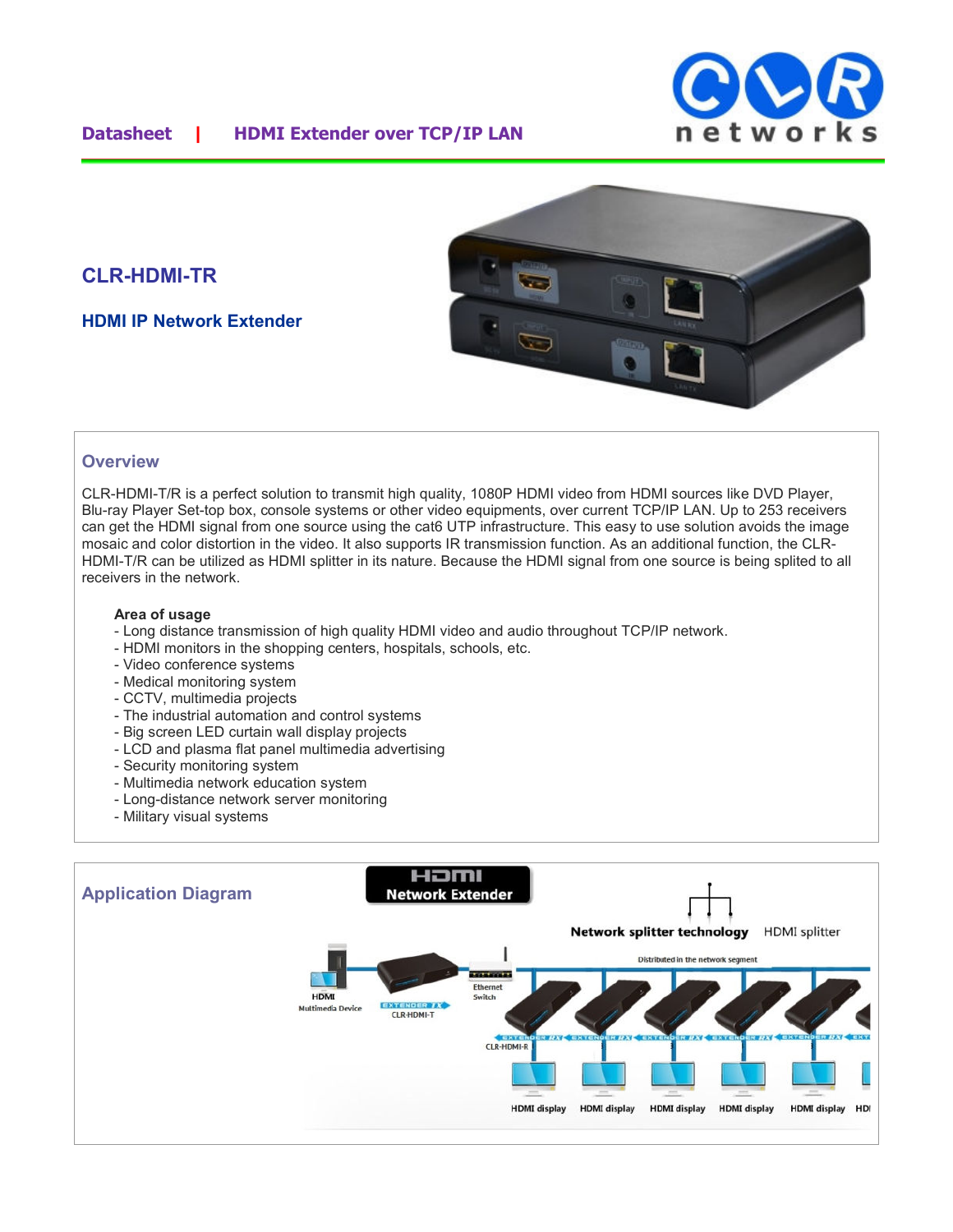### **Datasheet | HDMI Extender over TCP/IP LAN**



#### **Features**

- Supports full standard HDMI specifications including full HD 1080p, deep color, lip sync and CEC.
- Supports all high resolution multichannel audio formats including Dolby Digital Plus, 7.1 LPCM, Dolby TrueHD and DTS Master Audio.
- Extends HDMI and IR signals by converting them to standard IP network signals
- Long distance HDMI signal transmission whereever you want in your network.
- HDMI splitting and distribution function. 1pcs transmitter + N pcs receivers
- IR infrared synchronization function to control many long distance devices.

### **LEDs & Ports**